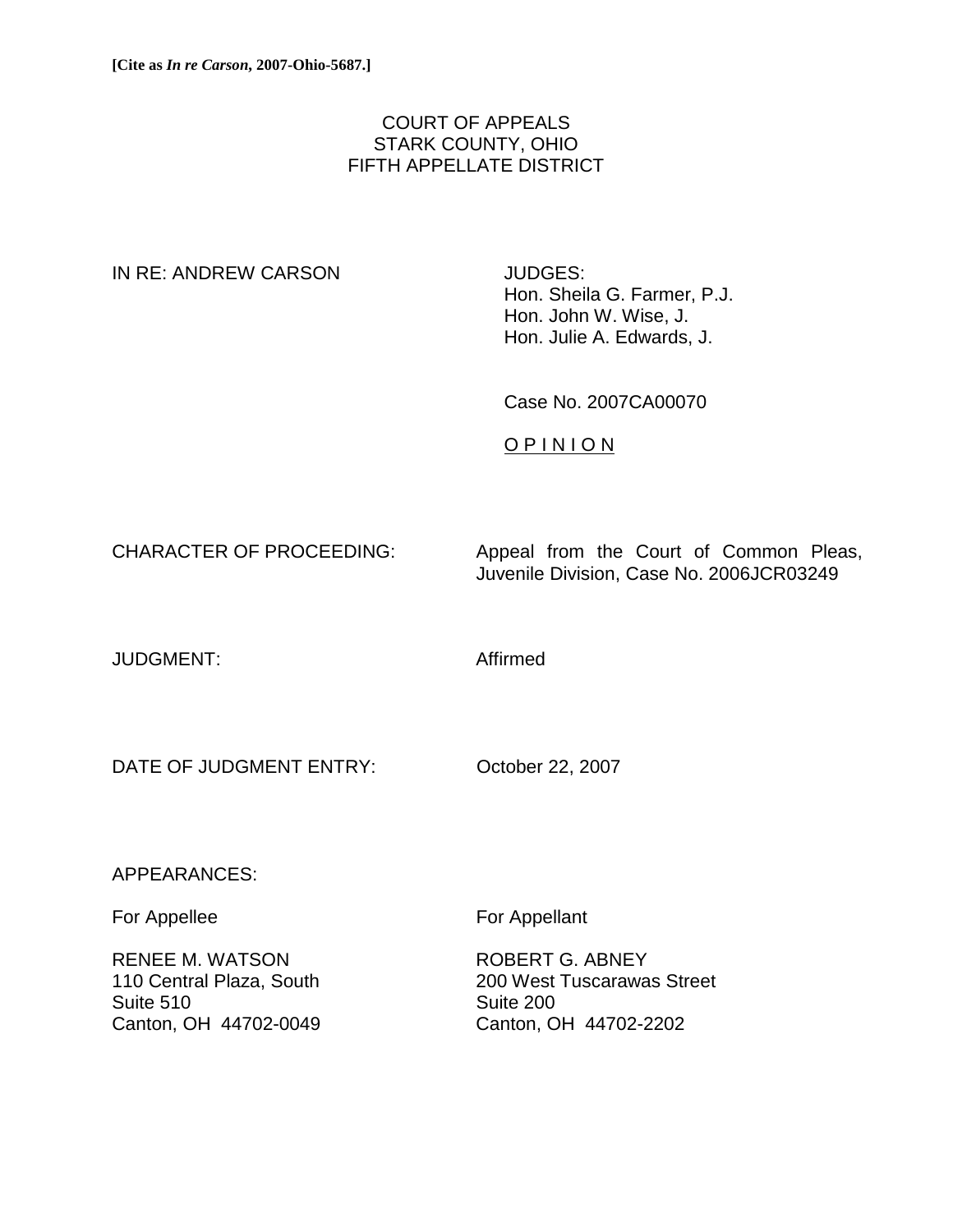#### *Farmer, P.J.*

**{¶1}** On October 3, 2006, appellant, Andrew Carson, a juvenile, was charged with delinquency for illegal conveyance of a deadly weapon into a school safety zone in violation of R.C. 2923.122. Said charge arose after school officials discovered a pocketknife in appellant's pants pocket.

**{¶2}** On November 3, 2006, appellant filed a motion to suppress, claiming an illegal search of his person. A bench trial before a magistrate commenced on November 16, 2006. By decision filed November 17, 2006, the magistrate denied the motion to suppress, and found appellant delinquent. Appellant filed objections. By judgment entry filed February 12, 2007, the trial court denied the objections. Thereafter, appellant was placed on probation.

**{¶3}** Appellant filed an appeal and this matter is now before this court for consideration. Assignments of error are as follows:

I

**{¶4}** "THE TRIAL COURT ERRED IN OVERRULING APPELLANT'S MOTION TO SUPPRESS."

II

**{¶5}** "THE TRIAL COURT ERRED WHEN IT FOUND APPELLANT DELINQUENT."

I

**{¶6}** Appellant claims the trial court erred in denying his motion to suppress. Specifically, appellant claims the search of his locker and person by the school principal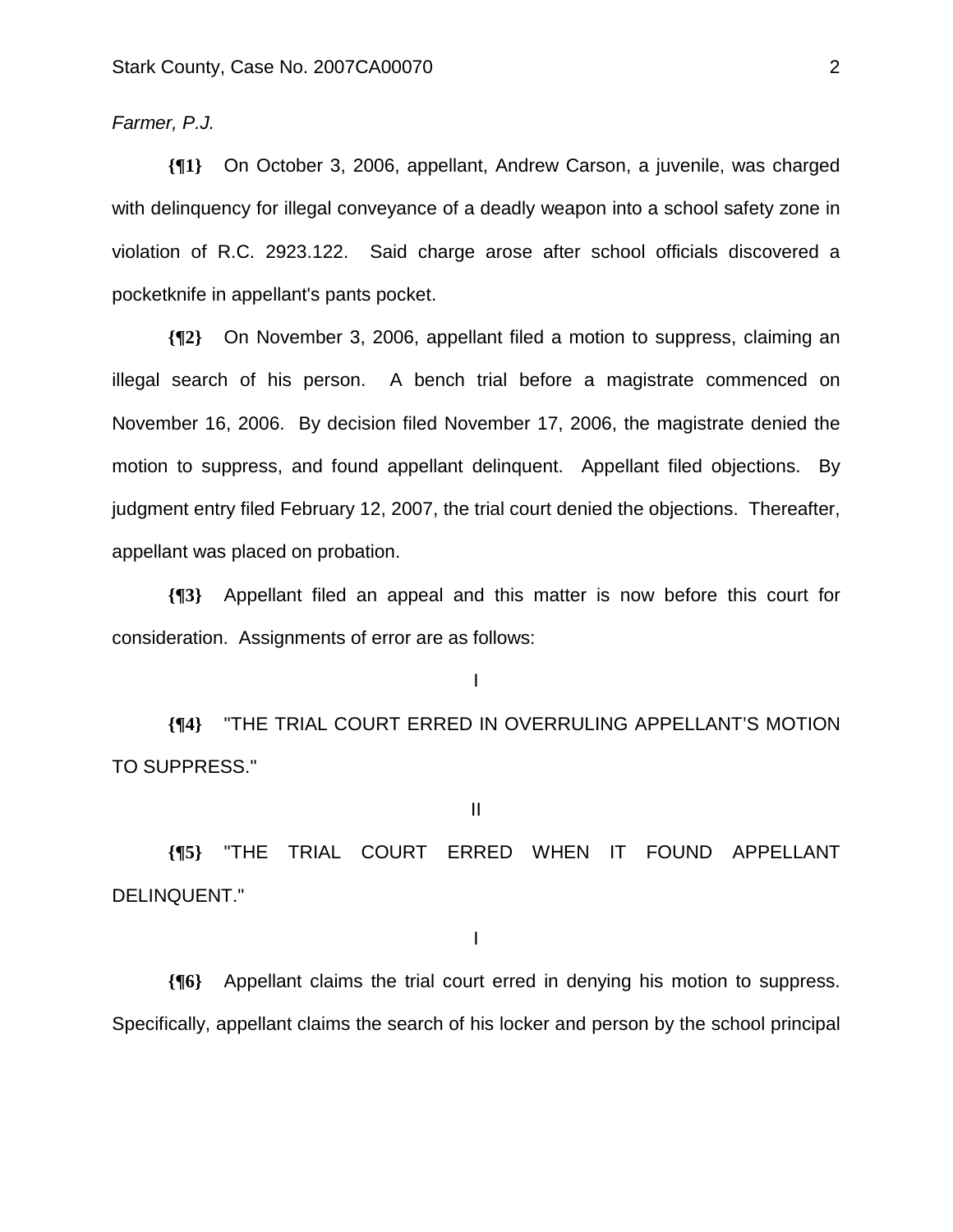did not meet the constitutional guidelines set forth in *New Jersey v. T.L.O*. (1985), 469 U.S. 325. We disagree.

**{¶7}** There are three methods of challenging on appeal a trial court's ruling on a motion to suppress. First, an appellant may challenge the trial court's findings of fact. In reviewing a challenge of this nature, an appellate court must determine whether said findings of fact are against the manifest weight of the evidence. *State v. Fanning* (1982), 1 Ohio St.3d 19; *State v. Klein* (1991), 73 Ohio App.3d 485; *State v. Guysinger* (1993), 86 Ohio App.3d 592. Second, an appellant may argue the trial court failed to apply the appropriate test or correct law to the findings of fact. In that case, an appellate court can reverse the trial court for committing an error of law. *State v. Williams* (1993), 86 Ohio App.3d 37. Finally, assuming the trial court's findings of fact are not against the manifest weight of the evidence and it has properly identified the law to be applied, an appellant may argue the trial court has incorrectly decided the ultimate or final issue raised in the motion to suppress. When reviewing this type of claim, an appellate court must independently determine, without deference to the trial court's conclusion, whether the facts meet the appropriate legal standard in any given case. *State v. Curry* (1994), 95 Ohio App.3d 93; *State v. Claytor* (1993), 85 Ohio App.3d 623; *Guysinger*. As the United States Supreme Court held in *Ornelas v. U.S.* (1996), 116 S.Ct. 1657, 1663, "…as a general matter determinations of reasonable suspicion and probable cause should be reviewed *de novo* on appeal."

**{¶8}** Appellant argues school officials did not have a reasonable suspicion to justify the search, there was no sense of immediacy requiring a search, and the search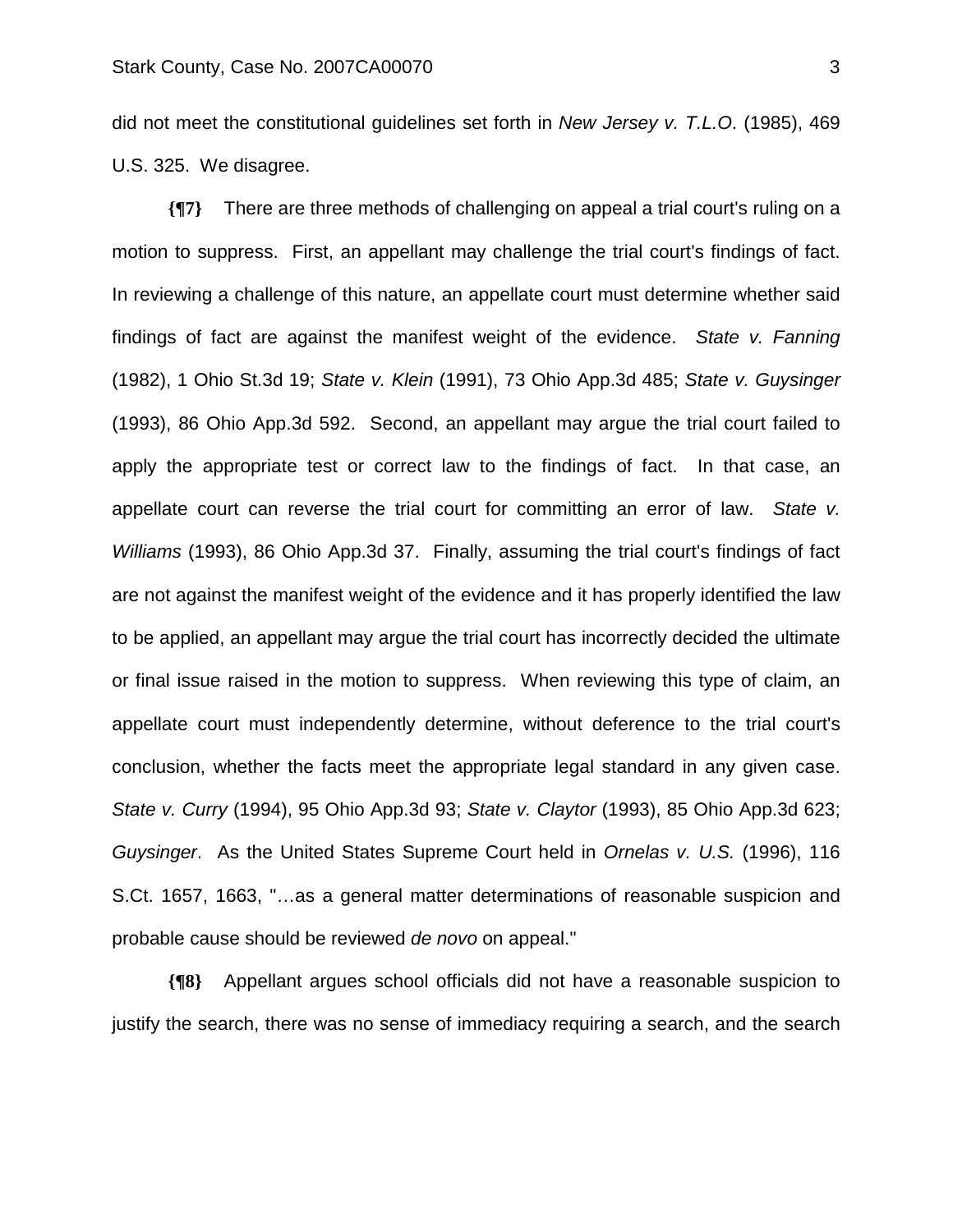was at police instigation necessitating a higher standard of scrutiny. In support, appellant cited the *New Jersey* case cited supra, at paragraph two of the syllabus:

**{¶9}** "\*\*\*Rather, the legality of a search of a student should depend simply on the reasonableness, under all the circumstances, of the search. Determining the reasonableness of any search involves a determination of whether the search was justified at its inception and whether, as conducted, it was reasonably related in scope to the circumstances that justified the interference in the first place. Under ordinary circumstances the search of a student by a school official will be justified at its inception where there are reasonable grounds for suspecting that the search will turn up evidence that the student has violated or is violating either the law or the rules of the school.\*\*\*"

**{¶10}** The magistrate's November 17, 2006 decision did not include any facts. However, it did include the finding that "[s]chool officials acted very appropriately and professionally." T. at 28. It is apparent from the transcript that the issues reviewed at the hearing were the same issues addressed in *New Jersey.*

**{¶11}** On October 2, 2006, Canton City Police Department Detective Robert Kuehner called the head of security for Plain Local Schools, Jim Aquilo, to "give him a heads up" about appellant having been charged with arson over the weekend, to make the school system aware there might be a safety issue. T. at 6-7, 10. Mr. Aquilo passed this information on to the principal of Glenwood Middle School, Mrs. Donally, and expressed to her his "concern that he might bring something to school that shouldn't be there." T. at 10. Mr. Aquilo suggested searching appellant to make sure he had nothing in his possession "that would start a fire, matches, lighters along those lines." T. at 11.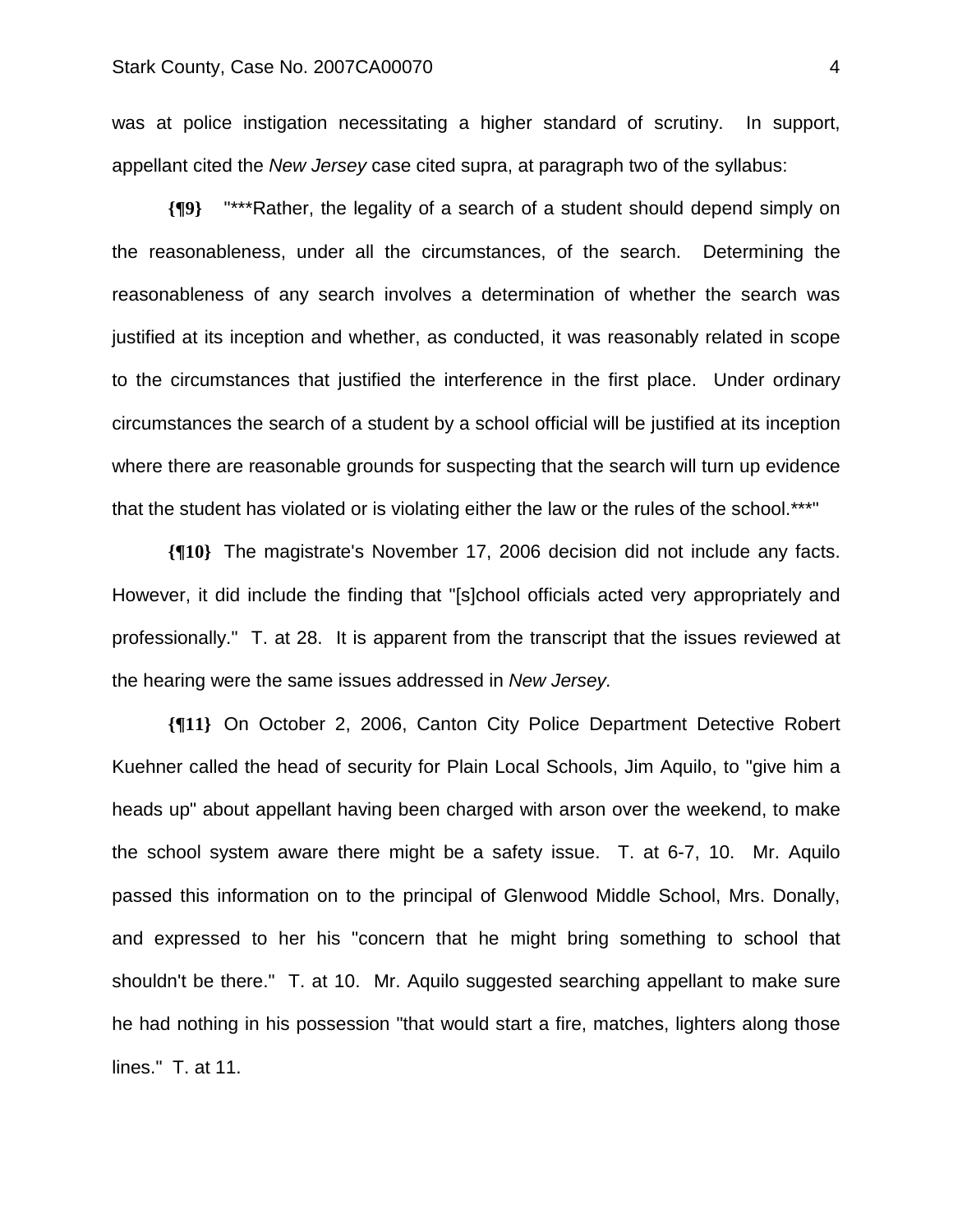**{¶12}** Assistant Principal Mark Parent was also notified of the situation, and he retrieved appellant from his classroom. T. at 13. Mr. Parent searched appellant's locker and his binder, and had appellant empty his pants pockets wherein the pocketknife was discovered. T. at 14. Mr. Parent explained the purpose of searching appellant was to ensure school safety, and to make sure he did not bring something to school he was not permitted to bring such as matches or a lighter. Id.

**{¶13}** Appellant argues school officials had no personal suspicions, and were acting on a police request or initiative. During the search by the assistant principal, no police were present, nor did the police request a search of appellant's person. T. at 7.

**{¶14}** We concur with the trial court's analysis that the actions of the school administrators were based on the arson charge, school safety, and the belief that appellant might have matches or a lighter in his possession. Their actions were not done in furtherance of the police investigation on the arson charge, as the charge had already been filed. Under these circumstances, where a student was charged with arson and there existed a school rule prohibiting matches and lighters, we find the search was reasonable. We further find the search was not at the initiation of the police, and immediacy was a concern in determining if appellant possessed matches or a lighter on school property, compromising the safety of the students.

**{¶15}** Upon review, we find the trial court did not err in denying appellant's motion to suppress.

**{¶16}** Assignment of Error I is denied.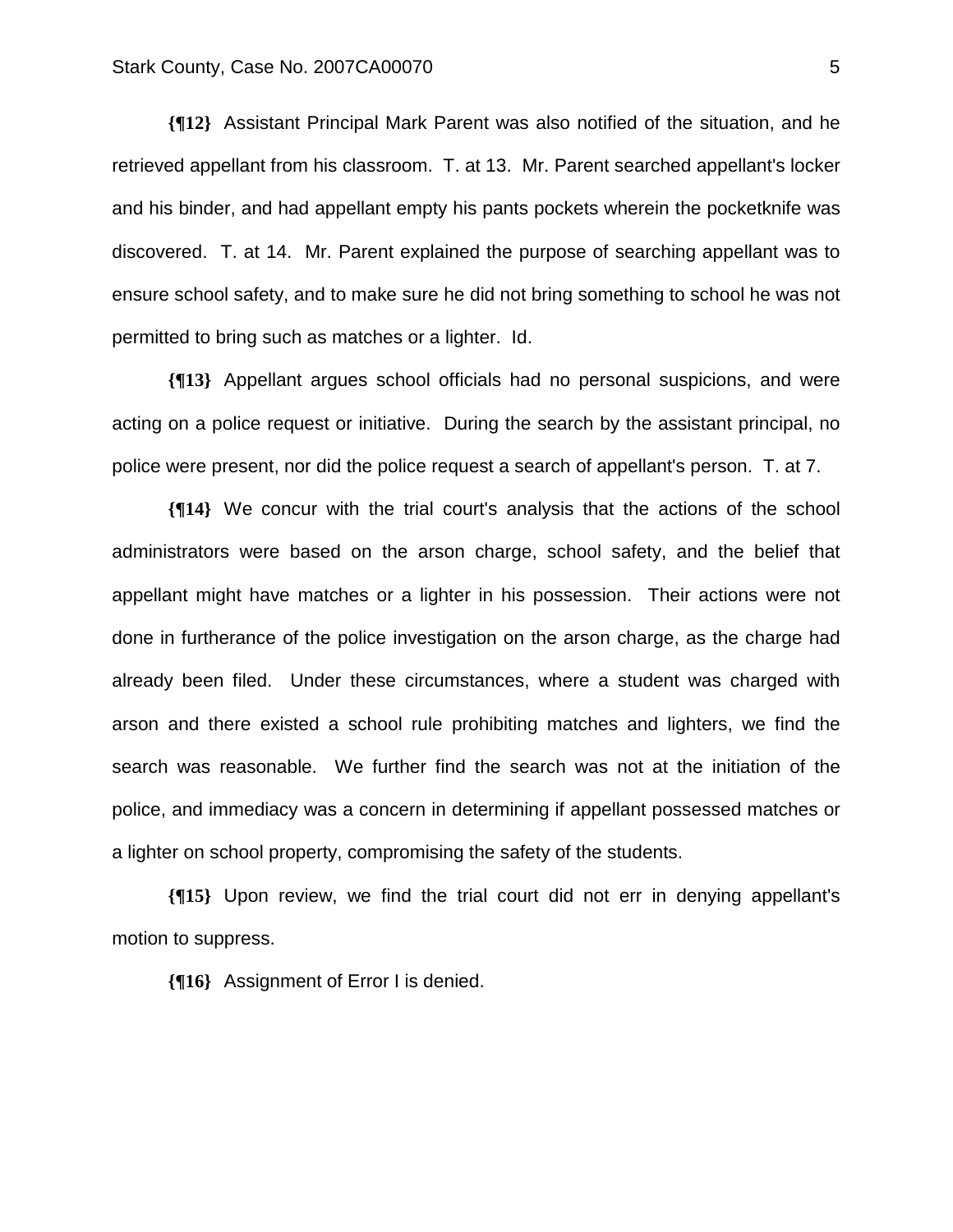II

**{¶17}** Appellant claims the trial court's finding of delinquent was against the sufficiency and manifest weight of the evidence. Specifically, appellant claims the state failed to prove his "Boy Scout" pocketknife was a deadly weapon. We disagree.

**{¶18}** On review for sufficiency, a reviewing court is to examine the evidence at trial to determine whether such evidence, if believed, would support a conviction. *State v. Jenks* (1991), 61 Ohio St.3d 259. "The relevant inquiry is whether, after viewing the evidence in a light most favorable to the prosecution, any rational trier of fact could have found the essential elements of the crime proven beyond a reasonable doubt." *Jenks* at paragraph two of the syllabus, following *Jackson v. Virginia* (1979), 443 U.S. 307. On review for manifest weight, a reviewing court is to examine the entire record, weigh the evidence and all reasonable inferences, consider the credibility of witnesses and determine "whether in resolving conflicts in the evidence, the jury clearly lost its way and created such a manifest miscarriage of justice that the conviction must be reversed and a new trial ordered." *State v. Martin* (1983), 20 Ohio App.3d 172, 175. See also, *State v. Thompkins*, 78 Ohio St.3d 380, 1997-Ohio-52. The granting of a new trial "should be exercised only in the exceptional case in which the evidence weighs heavily against the conviction." *Martin* at 175.

**{¶19}** Appellant was convicted of illegal conveyance of a deadly weapon into a school safety zone in violation of R.C. 2923.122(A) which states, "No person shall knowingly convey, or attempt to convey, a deadly weapon or dangerous ordnance into a school safety zone." Appellant argues the evidence against him was devoid of any facts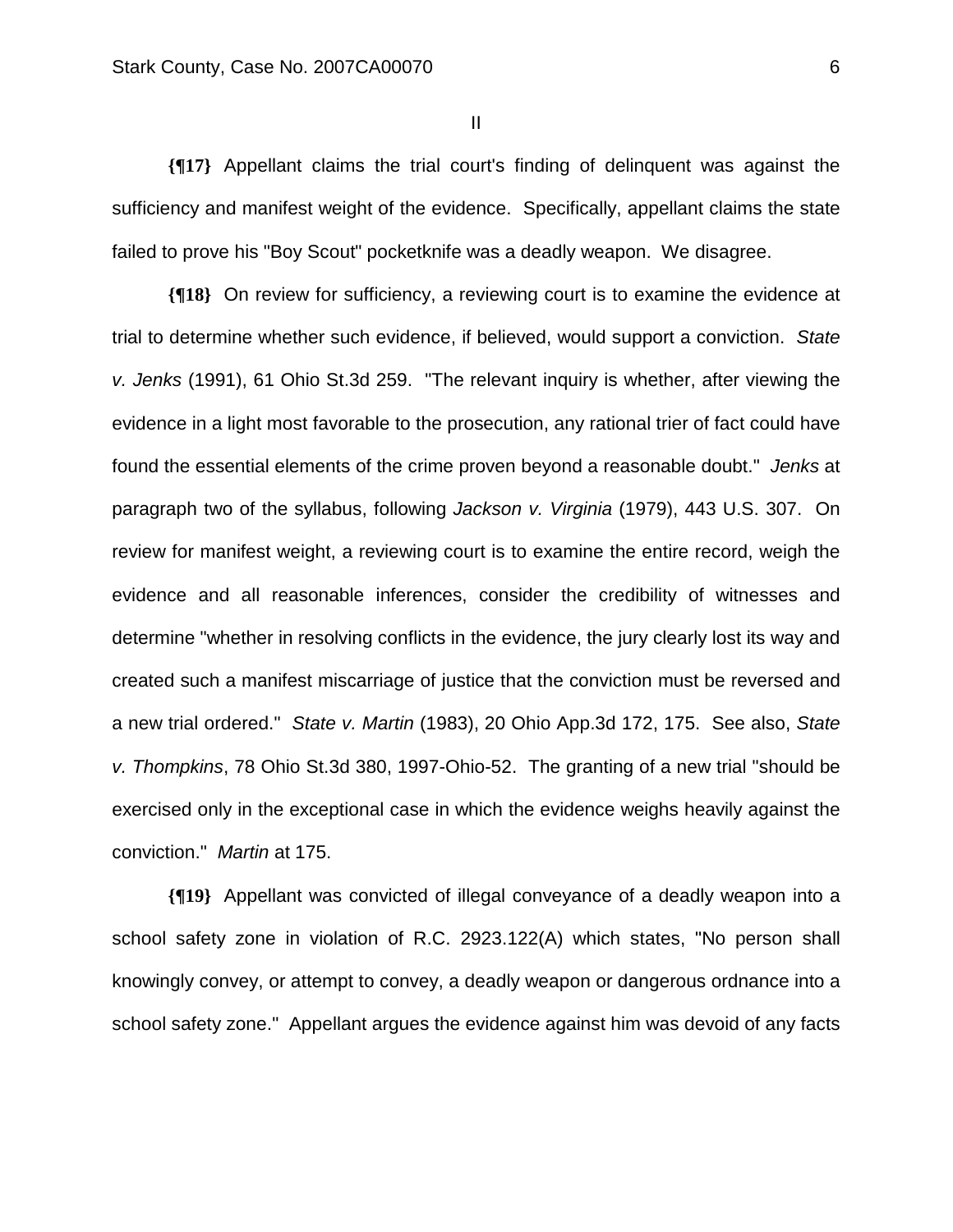to establish the small pocketknife in his possession was designed or specially adapted for use as a weapon, or that he possessed, carried, or used the knife as a weapon.

**{¶20}** The pocket knife consisted of a blade "an inch and a half maybe two inches ah same with the handle part of it." T. at 41.

**{¶21}** As the state pointed out, "deadly weapon" is defined in R.C. 2923.11(A) in the alternative: "*any* instrument, device, or thing capable of inflicting death, and designed or specially adapted for use as a weapon, or possessed, carried, or used as a weapon." (Emphasis added.)

**{¶22}** In support of his argument that the state failed to meet its burden regarding the nature of the pocketknife as a "deadly weapon," appellant cites two cases from this district, *State v. Patterson* (March 14, 1994), Stark App. No. CA 9435, and *State v. Clendenin* (January 24, 2000), Stark App. No. 1999CA00228. In *Patterson,* this court held the state failed to establish the knife in question was a "deadly weapon":

**{¶23}** "Appellee [the state] ignores the remaining pertinent parts of the 'deadly weapon' definition\*\*\*. The upshot of appellee's response is that any knife, be it a swiss army knife with its multi-purpose use as a can opener, tweezer, screwdriver, etc., or for that matter a boy scout knife, could qualify as a deadly weapon. We have examined the knife in question and though we concede it was capable of inflicting death, that alone is insufficient to meet the additional statutory definition noted *supra,* an element on which the appellee bears the burden of proof beyond a reasonable doubt."

**{¶24}** In *Clendenin,* this court found the state established the knives in question were "deadly weapons" because the offender possessed the knives in his locker, and he knew they were capable of inflicting death by virtue of his threats to kill two students.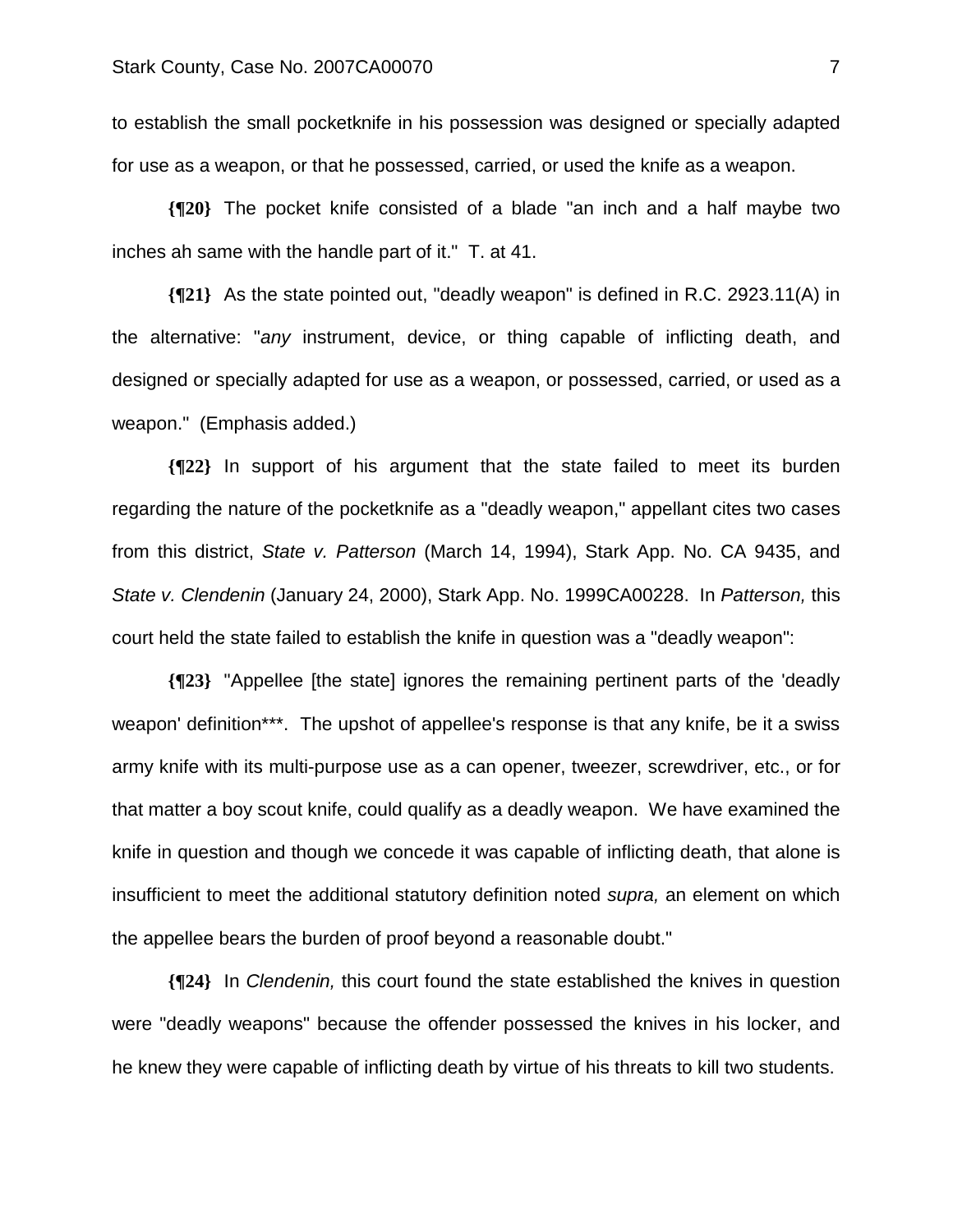**{¶25}** An inch and a half to two inch blade is clearly capable of inflicting a wound that could result in death. Although its proposed use, and appellant's reason for having it in his possession, may not be to inflict a mortal wound, the issue is whether it could inflict a mortal wound. Why else are all of our scissors, needles, pocketknives, tweezers, etc. seized by airport security? Under the alternative reading of the definition of a deadly weapon, we find the state met its burden.

**{¶26}** Upon review, we find the trial court did not err in finding appellant delinquent.

**{¶27}** Assignment of Error II is denied.

**{¶28}** The judgment of the Court of Common Pleas of Stark County, Ohio, Juvenile Division is hereby affirmed.

 $\overline{\phantom{a}}$  , which is a set of the set of the set of the set of the set of the set of the set of the set of the set of the set of the set of the set of the set of the set of the set of the set of the set of the set of th

 $\overline{\phantom{a}}$  , which is a set of the set of the set of the set of the set of the set of the set of the set of the set of the set of the set of the set of the set of the set of the set of the set of the set of the set of th

 $\overline{\phantom{a}}$  , which is a set of the set of the set of the set of the set of the set of the set of the set of the set of the set of the set of the set of the set of the set of the set of the set of the set of the set of th

By Farmer, P.J.

Wise, J. and concur and

Edwards, J. dissents.

JUDGES

SGF/sg 0831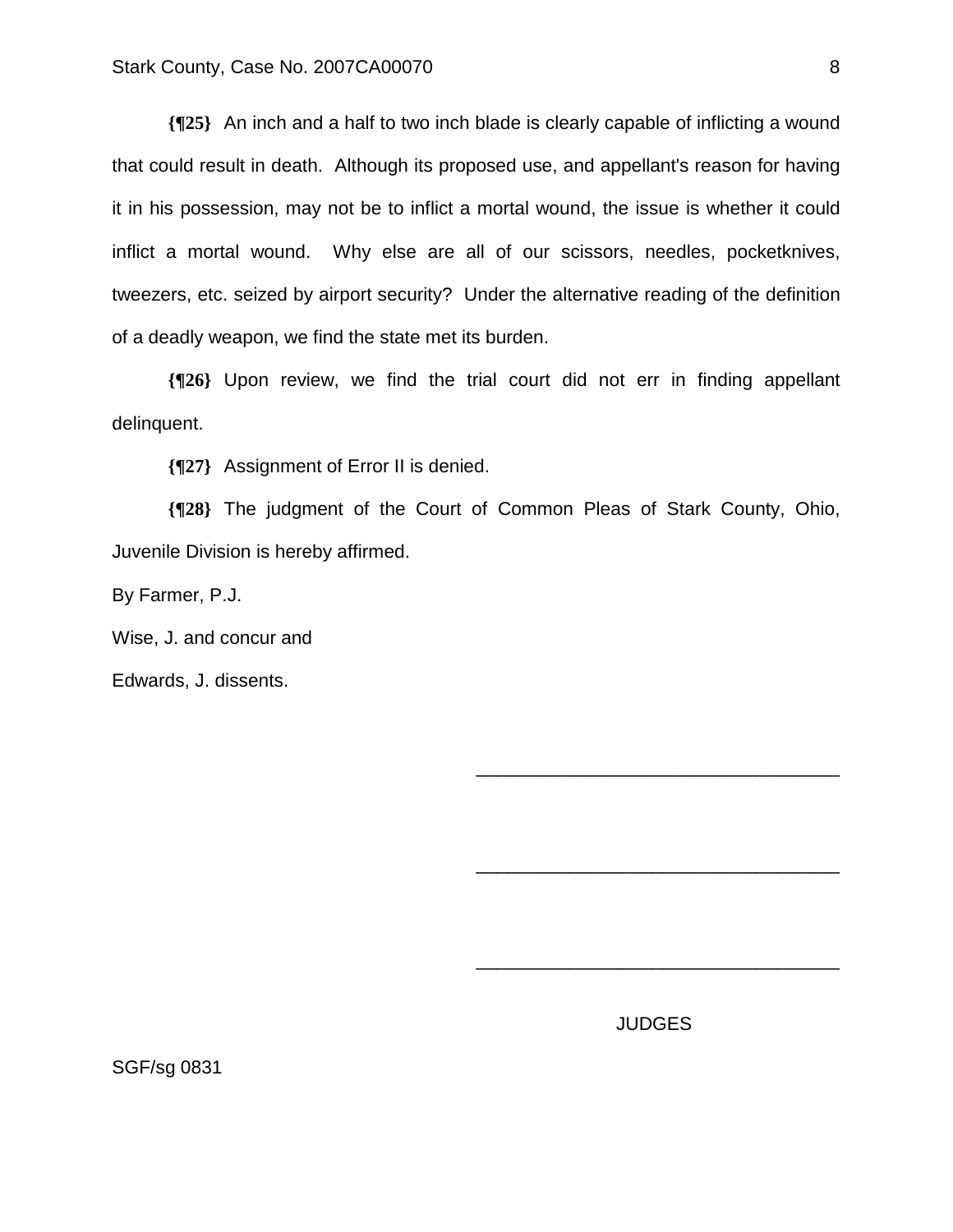#### EDWARDS, J., DISSENTING OPINION

**{¶29}** I respectfully dissent from the majority as to its analysis and disposition of the second assignment of error and as to its disposition of the case.

**{¶30}** I agree with appellant's argument that the evidence against him was devoid of any facts to establish the small pocketknife in his possession was designed or specially adapted for use as a weapon, or that he possessed, carried or used the knife as a weapon. While the knife was capable of inflicting death, that factor alone is insufficient under R.C. 2923.11(A) to make it a deadly weapon. See *State v. Patterson* (March 14, 1994), Stark App. No. CA 9435 which, although cited to by the majority, is consistent with my dissent.

**{¶31}** The case of *State v. Clendenin* (January 24, 2000), Stark App. No. 1999CA00228, in which this Court found that the knives in question were deadly weapons differs from the case sub judice in that the offender had made threats to kill two students.

**{¶32}** Therefore, I would reverse the decision of the trial court.

Judge Julie A. Edwards

\_\_\_\_\_\_\_\_\_\_\_\_\_\_\_\_\_\_\_\_\_\_\_\_\_\_\_\_\_\_\_\_\_

JAE/rmn